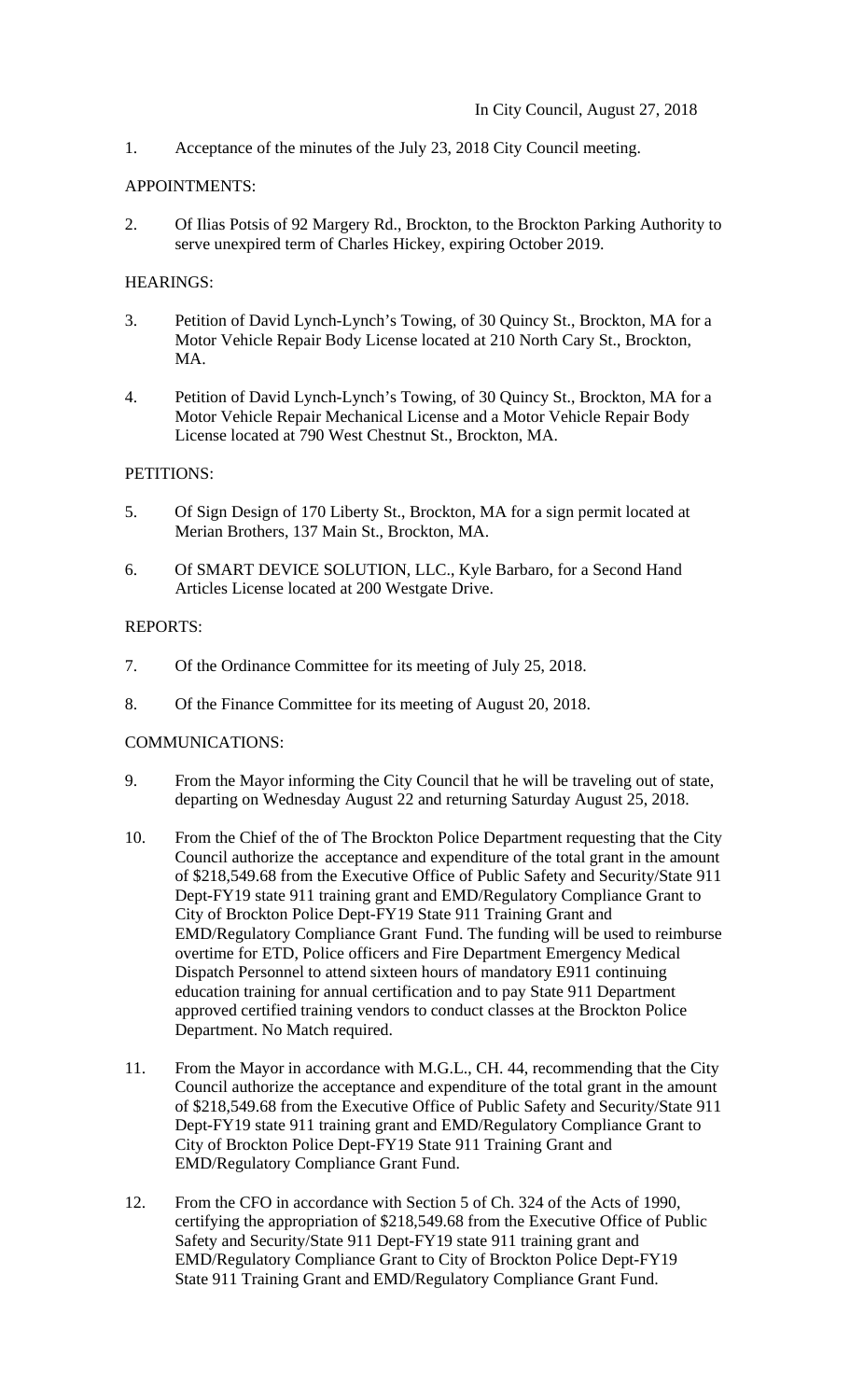- 13. From the Chief of The Brockton Police Department requesting the City Council authorize the acceptance and expenditure of the total grant in the amount of \$315,586 From the Executive Office of the Public Safety and Security/State 911 Dept-FY19 Public Safety answering point and regional Emergency Communication Center Support and Incentive Grant to City of Brockton Police Dept-FY19 Public Safety answering point and Regional Emergency Communication Center Support And Incentive Grant Fund. This funding will be used to backfill both ETD and police dispatcher wages incurred from 9/1/2018-6/ 30/19, any associated overtime cost to replace said personnel as well as to purchase seven filling cabinets for the E911 center.
- 14. From the Mayor in accordance with M.G.L., CH. 44, recommending that the City Council authorize the acceptance and expenditure of the total grant in the amount of \$315,586 From the Executive Office of the Public Safety and Security/State 911 Dept-FY19 Public Safety answering point and regional Emergency Communication Center Support and Incentive Grant to City of Brockton Police Dept-FY19 Public Safety answering point and Regional Emergency Communication Center Support And Incentive Grant Fund.
- 15. From the CFO in accordance with Section 5 of Ch. 324 of the Acts of 1990, certifying the appropriation of \$315,586 From the Executive Office of the Public Safety and Security/State 911 Dept-FY19 Public Safety answering point and regional Emergency Communication Center Support and Incentive Grant to City of Brockton Police Dept-FY19 Public Safety answering point and Regional Emergency Communication Center Support And Incentive Grant Fund.
- 16. From the Chief of the of The Brockton Police Department requesting that the City Council authorize the acceptance and expenditure of the total grant in the amount of \$20,000.00 from Massachusetts Department of Public Health, Bureau of Substance Addiction Services (BSAS)-FY2019 First Responders Naloxone Grant to City of Brockton Police Department-FY2019 First Responders Naloxone Grant Program Fund. The grant will be distributed between police and fire departments to purchase Naloxone, otherwise known as Narcan, and supplies related to administrating of this drug.
- 17. From the Mayor in accordance with M.G.L., CH. 44, recommending that the City Council authorize the acceptance and expenditure of the total grant in the amount of \$20,000.00 from Massachusetts Department of Public Health, Bureau of Substance Addiction Services (BSAS)-FY2019 First Responders Naloxone Grant to City of Brockton Police Department-FY2019 First Responders Naloxone Grant Program Fund.
- 18. From the CFO in accordance with Section 5 of Ch. 324 of the Acts of 1990, certifying the appropriation of \$20,000.00 from Massachusetts Department of Public Health, Bureau of Substance Addiction Services (BSAS)-FY2019 First Responders Naloxone Grant to City of Brockton Police Department-FY2019 First Responders Naloxone Grant Program Fund.
- 19. From the Chief of the of The Brockton Police Department requesting that the City Council authorize the acceptance and expenditure of the total grant in the amount of \$331,062 From Executive Office of Health and Human Service's-FY19 Safe and Successful Youth Initiative Grant to City of Brockton Police Dept-FY19 Safe and Successful Youth Initiative Grant Fund. This funding will be used for street outreach, case management, behavior health, tiered employment and education services for targeted group of young men aged 17-24 between July 1, 2018 and June 30, 2019. The match for the grant consists of in-kind services only.
- 20. From the Mayor in accordance with M.G.L., CH. 44, recommending that the City Council authorize the acceptance and expenditure of the total grant in the amount of \$331,062 From Executive Office of Health and Human Service's-FY19 Safe and Successful Youth Initiative Grant to City of Brockton Police Dept-FY19 Safe and Successful Youth Initiative Grant Fund.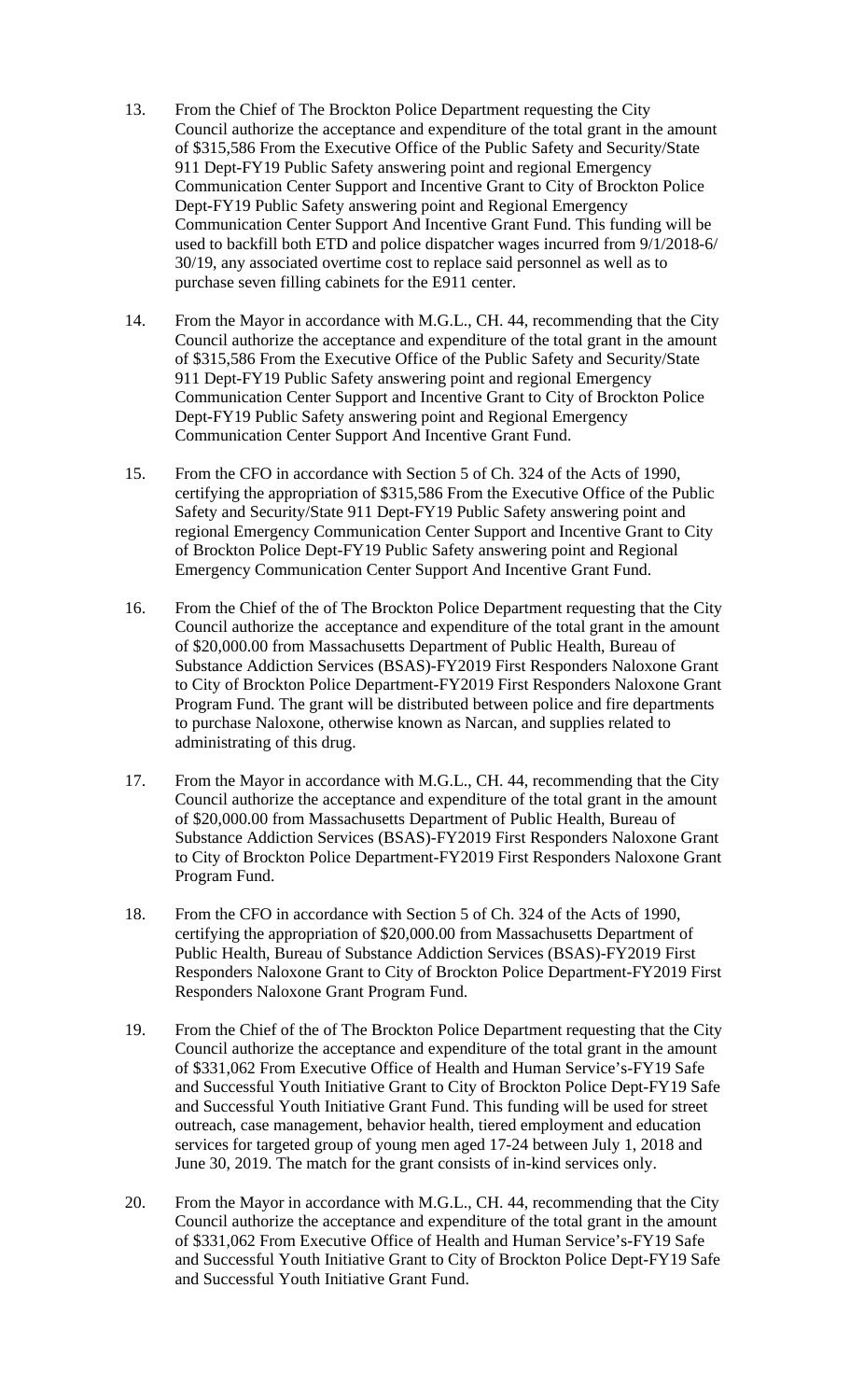- 21. From the CFO in accordance with Section 5 of Ch. 324 of the Acts of 1990, certifying the appropriation of \$331,062 From Executive Office of Health and Human Service's-FY19 Safe and Successful Youth Initiative Grant to City of Brockton Police Dept-FY19 Safe and Successful Youth Initiative Grant Fund.
- 22. From the Chief of the of The Brockton Police Department requesting that the City Council authorize the acceptance and expenditure of the total grant in the amount of \$30,000 from Massachusetts Trial Court-Office of the Commissioner of Probation-FY2018 Diverting Juveniles and Emerging Adults From Criminal Justice System Involvement Grant to City of Brockton Police Dept-FY2018 Diverting Juveniles and Emerging Adults from Criminal Justice System Involvement Fund. \$28,425 of these grant funds will be used to reimburse the Old Colony Y for providing youth diversion activities this summer and fall to eligible youth ages 11-18 and \$1,575 will be used for grant fiscal accounting and reporting to the State. No match is required.
- 23. From the Mayor in accordance with M.G.L., CH. 44, recommending that the City Council authorize the acceptance and expenditure of the total grant in the amount of \$30,000 from Massachusetts Trial Court-Office of the Commissioner of Probation-FY2018 Diverting Juveniles and Emerging Adults From Criminal Justice System Involvement Grant to City of Brockton Police Dept-FY2018 Diverting Juveniles and Emerging Adults from Criminal Justice System Involvement Fund.
- 24. From the CFO in accordance with Section 5 of Ch. 324 of the Acts of 1990, certifying the appropriation of \$30,000 from Massachusetts Trial Court-Office of the Commissioner of Probation-FY2018 Diverting Juveniles and Emerging Adults From Criminal Justice System Involvement Grant to City of Brockton Police Dept-FY2018 Diverting Juveniles and Emerging Adults from Criminal Justice System Involvement Fund.
- 25. From the Chief of the of The Brockton Police Department requesting that the City Council authorize the acceptance and expenditure of the total grant in the amount of \$6,344.95 from Executive office of Public Safety And Security (EOPSS)/Highway Safety Division-FFY18 Traffic Enforcement Grant Program to City of Brockton Police Department-Highway Safety Division-FFy18 Traffic Enforcement Grant Program Fund. These grant funds will be used to purchase two Lidar devices and eleven tint meters. No match required.
- 26. From the Mayor in accordance with M.G.L., CH. 44, recommending that the City Council authorize the acceptance and expenditure of the total grant in the amount of \$6,344.95 from Executive office of Public Safety And Security (EOPSS)/Highway Safety Division-FFY18 Traffic Enforcement Grant Program to City of Brockton Police Department-Highway Safety Division-FFy18 Traffic Enforcement Grant Program Fund.
- 27. From the CFO in accordance with Section 5 of Ch. 324 of the Acts of 1990, certifying the appropriation of \$6,344.95 from Executive office of Public Safety And Security (EOPSS)/Highway Safety Division-FFY18 Traffic Enforcement Grant Program to City of Brockton Police Department-Highway Safety Division- FFy18 Traffic Enforcement Grant Program Fund.
- 28. From the Chief of the of The Brockton Police Department requesting that the City Council authorize the acceptance and expenditure of the total grant in the amount of \$2,400 from Executive Office of Public Safety and Security (EOPSS)/Highway Safety Division-FY18 Traffic Enforcement Grant Program to City of Brockton Police Department-Traffic Enforcement Grant Program Fund. These grant funds will be used as part of the "Drive Sober or Get Pulled Over" (DSOGPO) Campaign to pay officer overtime for Drive Sober or Get Pulled Over Traffic Mobilization.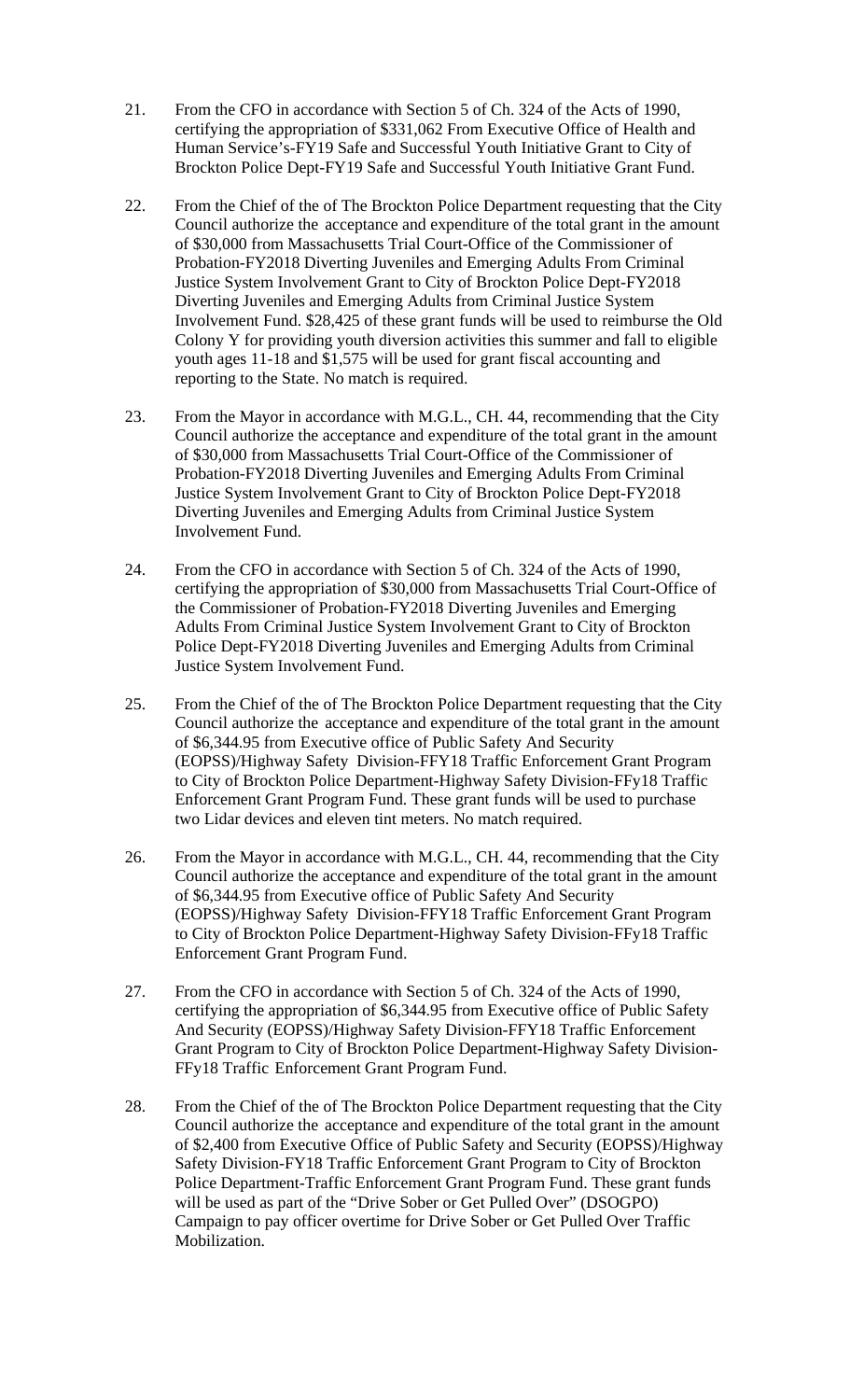- 29. From the Mayor in accordance with M.G.L., CH. 44, recommending that the City Council authorize the acceptance and expenditure of the total grant in the amount of \$2,400 from Executive Office of Public Safety and Security (EOPSS)/Highway Safety Division-FY18 Traffic Enforcement Grant Program to City of Brockton Police Department-Traffic Enforcement Grant Program Fund.
- 30. From the CFO in accordance with Section 5 of Ch. 324 of the Acts of 1990, certifying the appropriation of \$2,400 from Executive Office of Public Safety and Security (EOPSS)/Highway Safety Division-FY18 Traffic Enforcement Grant Program to City of Brockton Police Department-Traffic Enforcement Grant Program Fund.
- 31. From the Chief of the of The Brockton Police Department requesting that the City Council authorize to acceptance and expenditure additional grant monies in the amount of \$9,187.66 from Executive Office of Public Safety and Security (EOPSS)/Highway Safety Division-FY18 Sustained Traffic Enforcement Grant(Step) Program to City of Brockton Police Department-FY18 Sustained Traffic Enforcement Grant (Step) Program Fund.
- 32. From the Mayor in accordance with M.G.L., CH. 44, recommending that the City Council authorize the acceptance and expenditure of the total grant in the amount of \$9,187.66 from Executive Office of Public Safety and Security (EOPSS)/Highway Safety Division-FY18 Sustained Traffic Enforcement Grant(Step) Program to City of Brockton Police Department-FY18 Sustained Traffic Enforcement Grant (Step) Program Fund. The original grant was approved in City Council on June 27, 2018 and signed by the Mayor on June 28, 2018 in the amount of \$12,867.86. With the new funds, the grant will now total \$22,055.52. \$20,445.52 of the grant will be used to pay for police overtime to conduct high visibility traffic enforcement at intersections with high volume of accidents and injuries during peak hours. The balance of \$1,610 will be used for clerical data entry, administrative overtime; and grant fiscal services to reconcile accounting between the police department and the city-wide Munis program. There is no matched required. The grant period ends on September 30, 2018 respectfully request this be taken under suspension of the rules.
- 33. From the CFO in accordance with Section 5 of Ch. 324 of the Acts of 1990, certifying the appropriation of \$9,187.66 from Executive Office of Public Safety and Security (EOPSS)/Highway Safety Division-FY18 Sustained Traffic Enforcement Grant(Step) Program to City of Brockton Police Department-FY18 Sustained Traffic Enforcement Grant (Step) Program Fund.
- 34. From the Director of Brockton Public Library requesting that the City Council authorize the total appropriation of \$10,529 from Massachusetts Board of Library Commissioners-FY19 Library Services and Technology Act (LSTA) Direct Grant to City of Brockton Public Library-FY19 Library Services and Technology Act (LSTA) Direct Grant Fund. In order to provide STEM digital literacy training and instruction to students beyond the traditional classroom environment and by offering programming for children in grades K-5 to learn concepts in digital coding and science. There is a match of \$4,472. The amount of \$3,000 will be satisfied through in kind services. \$1,472 will be provided by the annual state incentive grant to libraries.
- 35. From the Mayor in accordance with M.G.L., CH. 44, recommending that the City Council authorize the acceptance and expenditure of the total grant in the amount of \$10,529 from Massachusetts Board of Library Commissioners-FY19 Library Services and Technology Act (LSTA) Direct Grant to City of Brockton Public Library-FY19 Library Services and Technology Act (LSTA) Direct Grant Fund. There is a match of \$4,472. The amount of \$3,000 will be satisfied through in kind services. \$1,472 will be provided by the annual state incentive grant to libraries.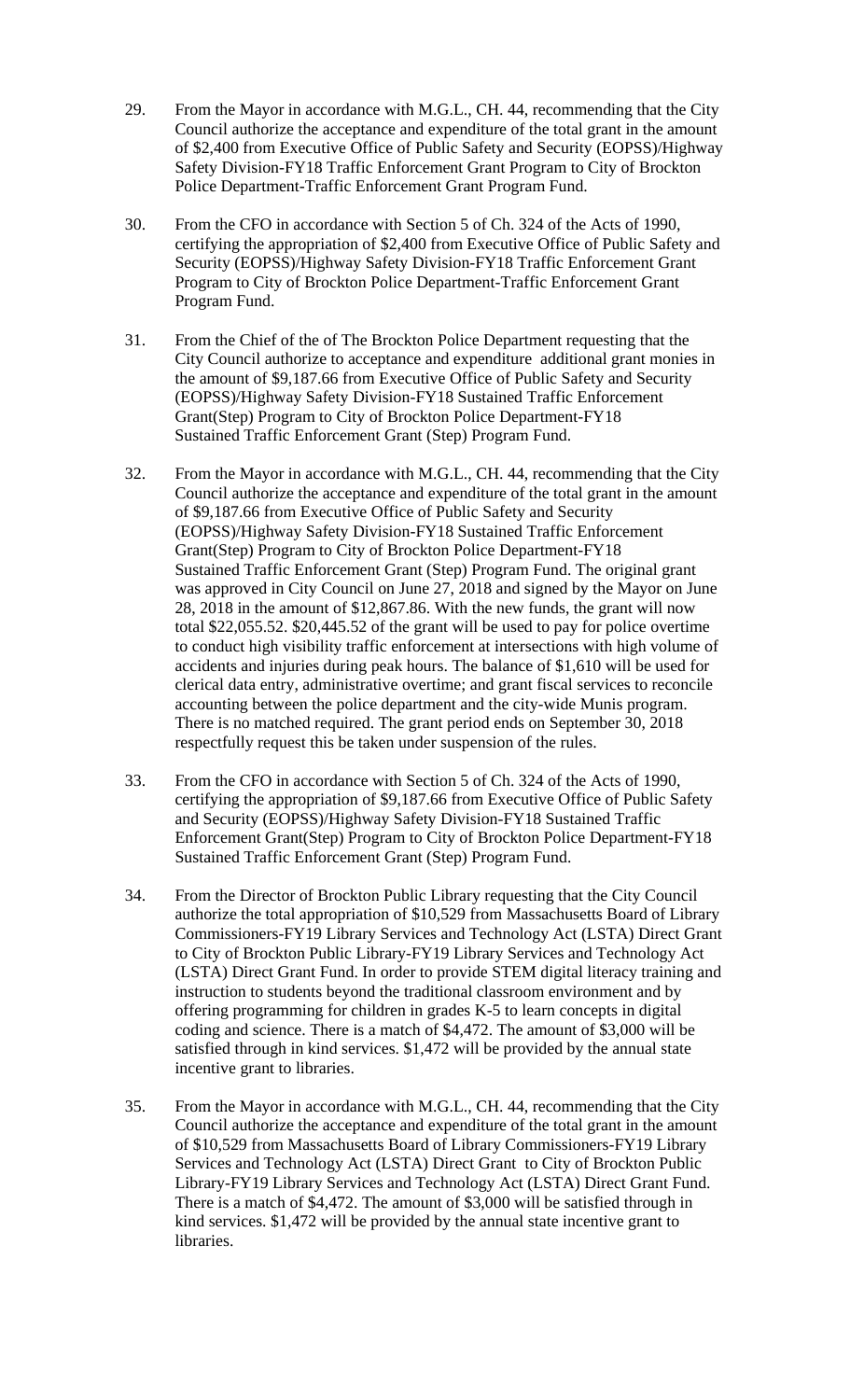- 36. From the CFO in accordance with Section 5 of Ch. 324 of the Acts of 1990, certifying the appropriation of \$10,529 from Massachusetts Board of Library Commissioners-FY19 Library Services and Technology Act (LSTA) Direct Grant to City of Brockton Public Library-FY19 Library Services and Technology Act (LSTA) Direct Grant Fund.
- 37. From the Director of Emergency Management requesting that the City Council authorize the acceptance and expenditure of the total grant award in the amount of \$4967.21 from Massachusetts Emergency Management Agency (MEMA) 2017 SHSP Grant to City of Brockton-Emergency Management Agency (EMA) 2017 SHSP Grant Fund in order to purchase equipment for the Community Emergency Response team (CERT). All goods and services for the grant must be procured prior to June 30, 2019. No match required.
- 38. From the Mayor in accordance with M.G.L., CH. 44, recommending that the City Council authorize the acceptance and expenditure of the total grant in the amount of \$4967.21 from Massachusetts Emergency Management Agency (MEMA) 2017 SHSP Grant to City of Brockton-Emergency Management Agency (EMA) 2017 SHSP Grant Fund in order to purchase equipment for the Community Emergency Response team (CERT).
- 39. From the CFO in accordance with Section 5 of Ch. 324 of the Acts of 1990, certifying the appropriation of \$4967.21 from Massachusetts Emergency Management Agency (MEMA) 2017 SHSP Grant to City of Brockton-Emergency Management Agency (EMA) 2017 SHSP Grant Fund.
- 40. From the Director of Emergency Management requesting that the City Council authorize the acceptance and expenditure of the total grant award in the amount of \$47,000 from Massachusetts Emergency Management Agency (MEMA) MVP Mass Vulnerability preparedness Grant to City of Brockton-Emergency Management Agency (EMA) MVP Mass Vulnerability Preparedness Grant Fund, in order to plan for climate change resiliency and implementing priority projects. All goods and services must be procured prior to June 30, 2019.
- 41. From the Mayor in accordance with M.G.L., CH. 44, recommending that the City Council authorize the acceptance and expenditure of the total grant in the amount of \$47,000 from Massachusetts Emergency Management Agency (MEMA) MVP Mass Vulnerability preparedness Grant to City of Brockton-Emergency Management Agency (EMA) MVP Mass Vulnerability Preparedness Grant Fund, in order to plan for climate change resiliency and implementing priority projects. All goods and services must be procured prior to June 30, 2019
- 42. From the CFO in accordance with Section 5 of Ch. 324 of the Acts of 1990, certifying the appropriation of \$47,000 from Massachusetts Emergency Management Agency (MEMA) MVP Mass Vulnerability preparedness Grant to City of Brockton-Emergency Management Agency (EMA) MVP Mass Vulnerability Preparedness Grant Fund.
- 43. From the Superintendent of Brockton Public Schools requesting that the City Council authorizes the supplemental appropriation of \$6,186,098 from Unappropriated Estimated Receipts of the FY19 General Fund to Net School Spending in order to reflect the additional assistance in the FY19 state budget which was recently adopted. The extra funds are comprised of \$2,527,145 in Chapter 70, \$740,523 added in school choice and charter school assistance, and \$2,918,430 in one-time aid for relief for low-income students.
- 44. From the Mayor in accordance with M.G.L., CH. 44, recommending that the City Council authorize the acceptance of the appropriation in the amount of \$6,186,098 from Unappropriated Estimated Receipts of the FY19 General Fund to Net School Spending in order to reflect the additional assistance in the FY19 state budget which was recently adopted. The extra funds are comprised of \$2,527,145 in Chapter 70, \$740,523 added in school choice and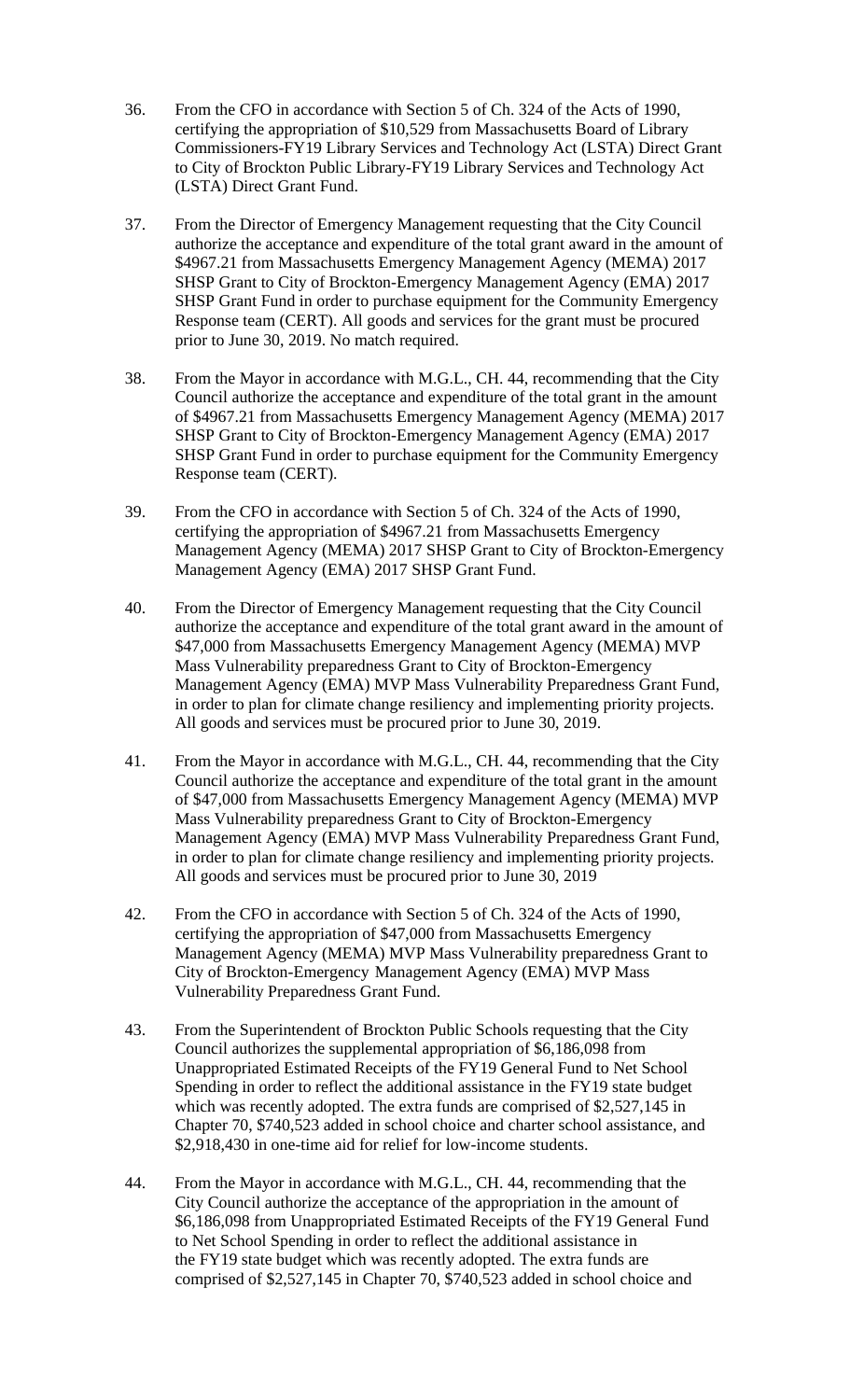charter school assistance, and \$2,918, 430 in one-time aid for relief for lowincome students.

- 45. From the CFO in accordance with Section 5 of Ch. 324 of the Acts of 1990, certifying the appropriation of \$6,186,098 from Unappropriated Estimated Receipts of the FY19 General Fund to Net School Spending.
- 46. From the Chief of the Fire Department requesting an appropriation of \$100,000.00. This money is needed for paving stations 2, 4 and 7. These stations are in need of desperate repair.
- 47. From the Mayor in accordance with M.G.L., Ch. 44, recommending that the City Council authorize the total appropriation of \$100,000 from Unappropriated Estimated Receipts of the General Fund FY19 to Fire Department-Capital (in order to pave the parking lots at 3 stations).
- 48. From the CFO in accordance with Section 5 of Ch. 324 of the Acts of 1990, certifying the total proposed appropriation of \$100,000 from Unappropriated Estimated Receipts of the General Fund FY19 to Fire Department-Capital.
- 49. From the Chief of the Police Department requesting an appropriation of \$8,000.00 be made out of the FY2019 Budget to purchase tourniquets and holders for every sworn officer in the department.
- 50. From the Mayor in accordance with M.G.L., Ch. 44, recommending that the City Council authorize the total appropriation of \$8,000.00 from Unappropriated Estimated Receipts of the General Fund FY19 to Police Department-Ordinary Maintenance Goods.( in order to purchase tourniquets and holders for every sworn officer within the police department).
- 51. From the CFO in accordance with Section 5 of Ch. 324 of the Acts of 1990, certifying the total proposed appropriation of \$8,000.00 from Unappropriated Estimated Receipts of the General Fund FY19 to Police Department-Ordinary Maintenance Goods.

#### UNFINISHED BUSINESS:

- 52. An Ordinance Amending Section 27-29 of the Revised Ordinances of the City of Brockton. Section 27-29 – Section (1) – "Principal Permitted Uses" is hereby amended by adding the following to subsection (g) after the words "retail store or shop" – "including wine and malt beverage store." (FAVORABLE) (INCITY COUNCIL, JULY 23, 2018, PASSED TO A THIRD READING)
- 53. Ordinance: An Ordinance Amending Revised Ordinances of the City of Brockton, Chapter 19, Article 1 Section 19-1, to substitute section 19-1 in its Entirety. (FAVORABLE AS AMENDED) (INCITY COUNCIL, JULY 23, 2018, PASSED TO A THIRD READING, AS AMENDED)
- 54. An Ordinance To Increase Access To Voter Registration In The City Of Brockton (FAVORABLE AS AMENDED) (INCITY COUNCIL, JULY 23, 2018, PASSED TO A THIRD READING, AS AMENDED)
- 55. An Ordinance Amending Chapter II of the Revised Ordinances of the City of Brockton. Be it ordained as follows: Chapter 2. Administration, is hereby amended by adjusting Sec. 2-135 to reflect the amounts negotiated by the administration in collective bargaining agreements. ((FAVORABLE) (INCITY COUNCIL, JULY 23, 2018, PASSED TO A THIRD READING)
- 56. Ordinance Amending Part II of the Revised Ordinances of the City of Brockton Be it ordained by the City Council of the City of Brockton as follows: Article IV, Financial Affairs, of Division 4, Chief Financial Officer, of the Revised Ordinances of the City of Brockton is hereby amended.(FAVORABLE)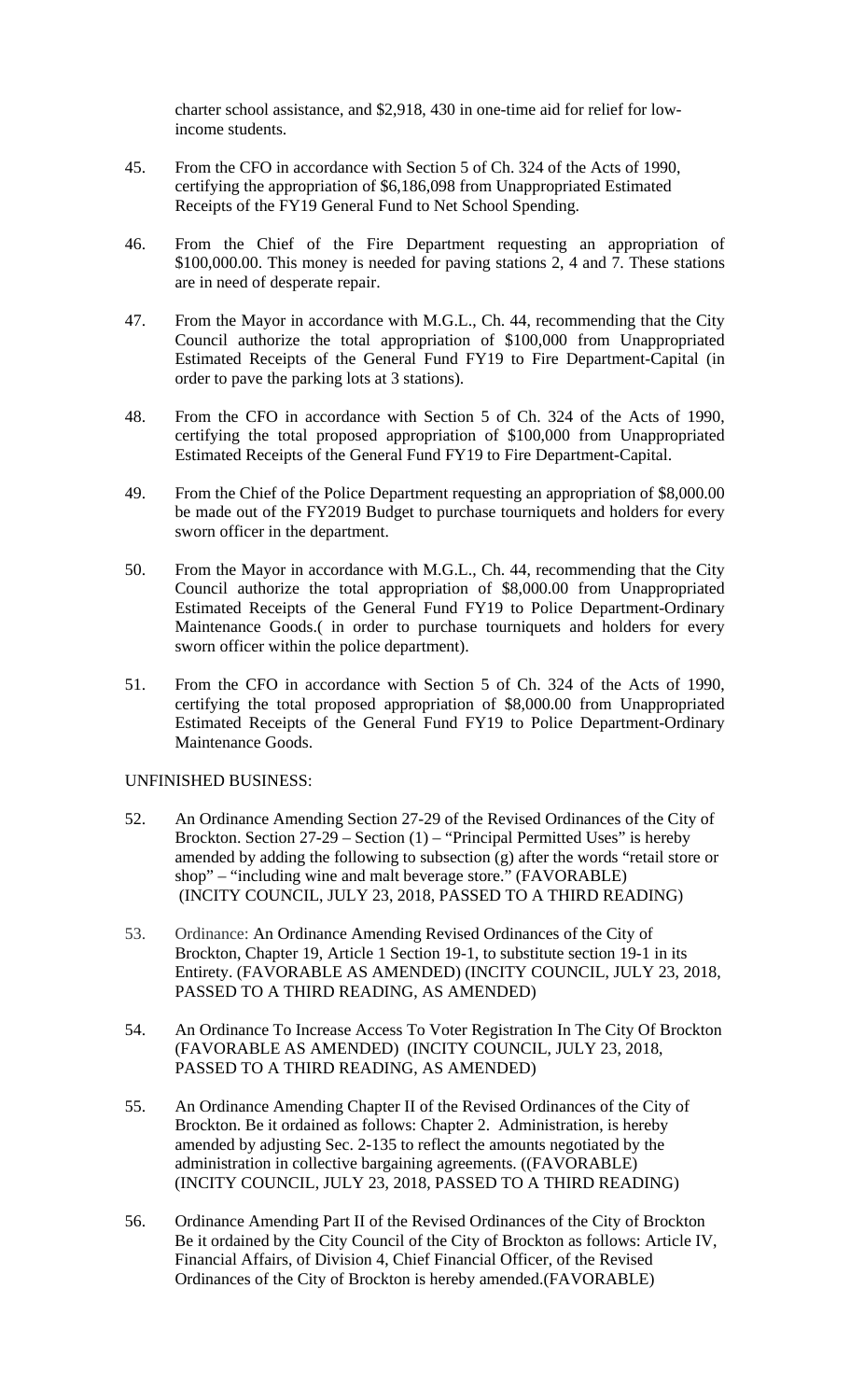(INCITY COUNCIL, JULY 23, 2018, PASSED TO A THIRD READING)

- 57. An Ordinance Amending Article V. Departments, Division 7. Department of Personnel. Be it ordained by the City Council of the City of Brockton as follows: The title of the Ordinance, Department of Personnel, shall be replaced with Department of Human Resources. (FAVORABLE AS AMENDED) (INCITY COUNCIL, JULY 23, 2018, PASSED TO A THIRD READING, AS AMENDED)
- 58. Appropriation: of \$3,400 From: Unappropriated Estimated Receipts for FY19 of the General Fund-\$3,400 To Mayor's Historical Commission-\$3,400 (in order to provide funding for the Historical Society). (FAVORABLE).
- 59. Resolve: to invite Police Chief John Crowley and Mayor Bill Carpenter to discuss with the Council the policy as to large, loud gatherings at private residences, how it is being enforced, and the scheduling and staffing levels of police personnel to best respond to incidents and calls from the public on summer weekends and holidays, and in particular over June 30-July 5<sup>th</sup>. (FAVORABLE).

#### ORDERS:

- 60. Ordered: That the common necessity and convenience of the inhabitants of the City of Brockton require the laying out and acceptance of **Baldwin Road**, extending from Colgate Road westerly and northerly to Vale Street, for that purpose it is necessary to take an easement for **Highway Purposes** and lay out as a public street or way of said City of Brockton.
- 61. Ordered: That the common necessity and convenience of the inhabitants of the City of Brockton require the laying out and acceptance of **Boundary Circle**, extending from Randolph Avenue easterly and northerly to Brookville Avenue, for that purpose it is necessary to take an easement for **Highway Purposes** and lay out as a public street or way of said City of Brockton.
- 62. Ordered: That the common necessity and convenience of the inhabitants of the City of Brockton require the laying out and acceptance of **Braintree Avenue**, extending from Boundary Circle, westerly and northerly to Brookville Avenue, a distance of about 600.48 feet, and for that purpose it is necessary to take an easement for **Highway Purposes** and lay out as a public street or way of said City of Brockton.
- 63. Ordered**:** That the common necessity and convenience of the inhabitants of the City of Brockton require the laying out and acceptance of **Vale Street**, extending from Norwich Road westerly to Upton Street, a distance of about 636.65 feet, and for that purpose it is necessary to take an easement for **Highway Purposes** and lay out as a public street or way of said City of Brockton.
- 64. Appropriation of the total grant award in the amount of \$218,549.68 From: The Executive Office of Public Safety and Security/State 911 Dept-FY19 State 911 Training Grant and EMD/Regulatory Compliance Grant To: City of Brockton Police Dept-FY19 State 911 Training Grant and EMD/Regulatory Compliance Grant Fund.
- 65. Total Appropriation: of \$100,000 From: Unappropriated Estimated Receipts of the General Fund FY19 To: Fire Department-Capital
- 66. Total Appropriation of \$8,000.00 From: Unappropriated Estimated Receipts of the General Fund FY19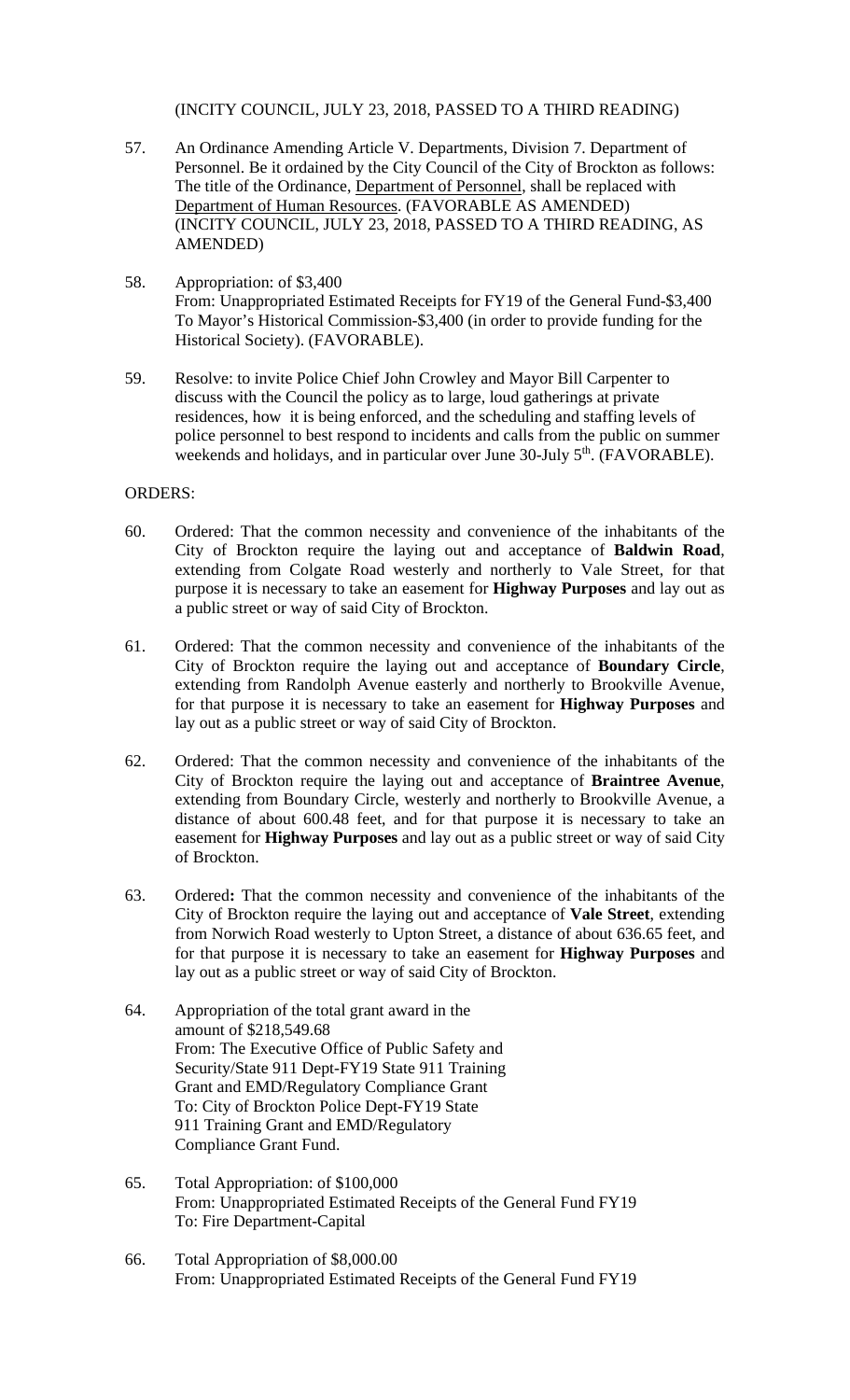To: Police Department-Ordinary Maintenance Goods.

- 67. Appropriation of the total grant award in the amount of \$315,586 From : The Executive Office of the Public Safety and Security/State 911 Dept-FY19 Public Safety Answering Point and Regional Emergency Communication Center Support and Incentive Grant To: City of Brockton Police Dept-FY19 Public Safety Answering Point and Regional Emergency Communication Center Support and Incentive Grant Fund.
- 68. Appropriation of the total grant award in the amount of \$20,000.00 From: Massachusetts Department of Public Health, Bureau of Substance Addiction Services (BSAS)- FY2019 First Responders Naloxone Grant To: City of Brockton Police Department-FY2019 First Responders Naloxone Grant Program Fund.
- 69. Appropriation of the total grant award in the amount of \$331,062 From: Executive Office of Health and Human Service's-FY19 Safe and Successful Youth Initiative Grant To: City of Brockton Police Dept-FY19 Safe and Successful Youth Initiative Grant Fund.
- 70. Appropriation of the total grant award in the amount of \$30,000 From: Massachusetts Trial Court-Office of the Commissioner of Probation-FY2018 Diverting Juveniles and Emerging Adults From Criminal Justice System Involvement Grant To: City of Brockton Police Dept-FY2018 Diverting Juveniles and Emerging Adults from Criminal Justice System Involvement Fund.
- 71. Appropriation of the total grant award in the amount of \$6,344.95 From: Executive office of Public Safety And Security (EOPSS)/Highway Safety Division-FFY18 Traffic Enforcement Grant Program To : City of Brockton Police Department- Highway Safety Division-FFy18 Traffic Enforcement Grant Program Fund.
- 72. Appropriation of the total grant award in the amount of \$2,400 From: Executive Office of Public Safety and Security (EOPSS)/Highway Safety Division- FY18 Traffic Enforcement Grant Program To: City of Brockton Police Department-Traffic Enforcement Grant Program Fund.
- 73. Appropriation of the total grant award in the amount of \$9,187.66 From: Executive Office of Public Safety and Security (EOPSS)/Highway Safety Division- FY18 Sustained Traffic Enforcement Grant(Step) Program